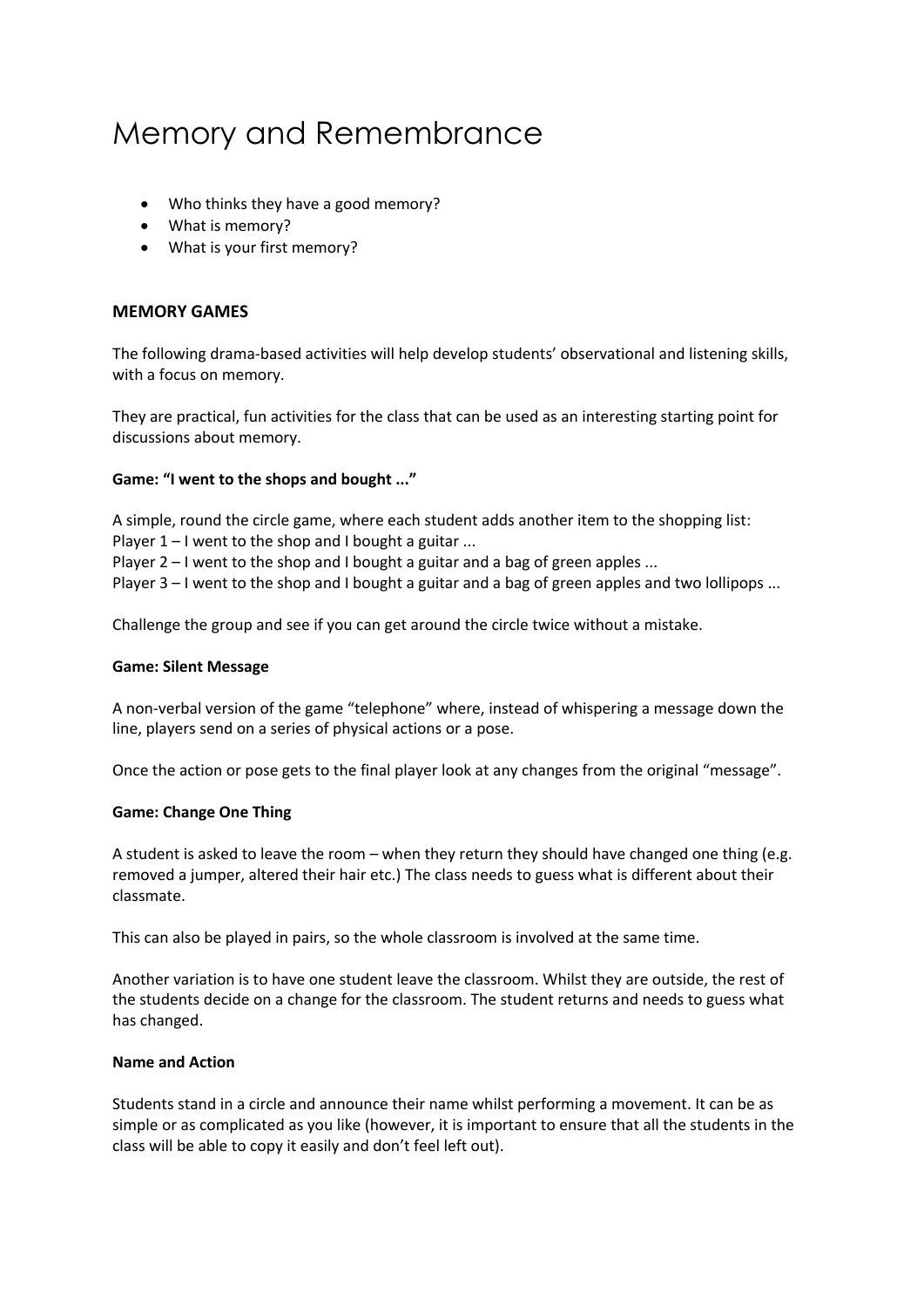Attempt to communicate with each other using only the movement. For example:

Nick's action is a kick, Laura's action is a clap and Declan's action is a star-jump. Nick starts by presenting his kick and then performing a star-jump. The action has now shifted to Declan. He responds with his star-jump and then does a clap which passes the action to Laura.

See how long the group can keep passing their actions.

**OPTIONS for Online Learning**: While some of these games may not translate to online video conferencing of classes, there are some fun options in there for families to play together.

Reflective discussion:

- How good was your memory?
- What makes a good memory?
- How do we remember?
- Which activities did you find easier? i.e. did you find it easier to remember something that you heard or something that you saw?

## **MY MEMORIES**

#### **How do memories change?**

You may like to give your students some notice of this activity the day before – so ask them to pay close attention to their morning routine ...

Have students write about their morning – prompt and encourage them to be as detailed as they possibly can. This could be written as a simple list or a story or a journal / diary entry.

Collect their work.

Revisit this activity the following day or, even, the following week. Ask students to write about the same morning they originally wrote about. Prompt them to be as detailed as possible.

Compare the writing and use this as a starting point for a discussion about memory, and will lead onto the next activity:

- What aspects of the morning did you remember?
- Why do you think you remembered it?
- What parts of the morning did you forget or change in the second version of the story?
- Was there anything that happened that morning that you really wanted to remember?
- What is an important memory you would not want to forget?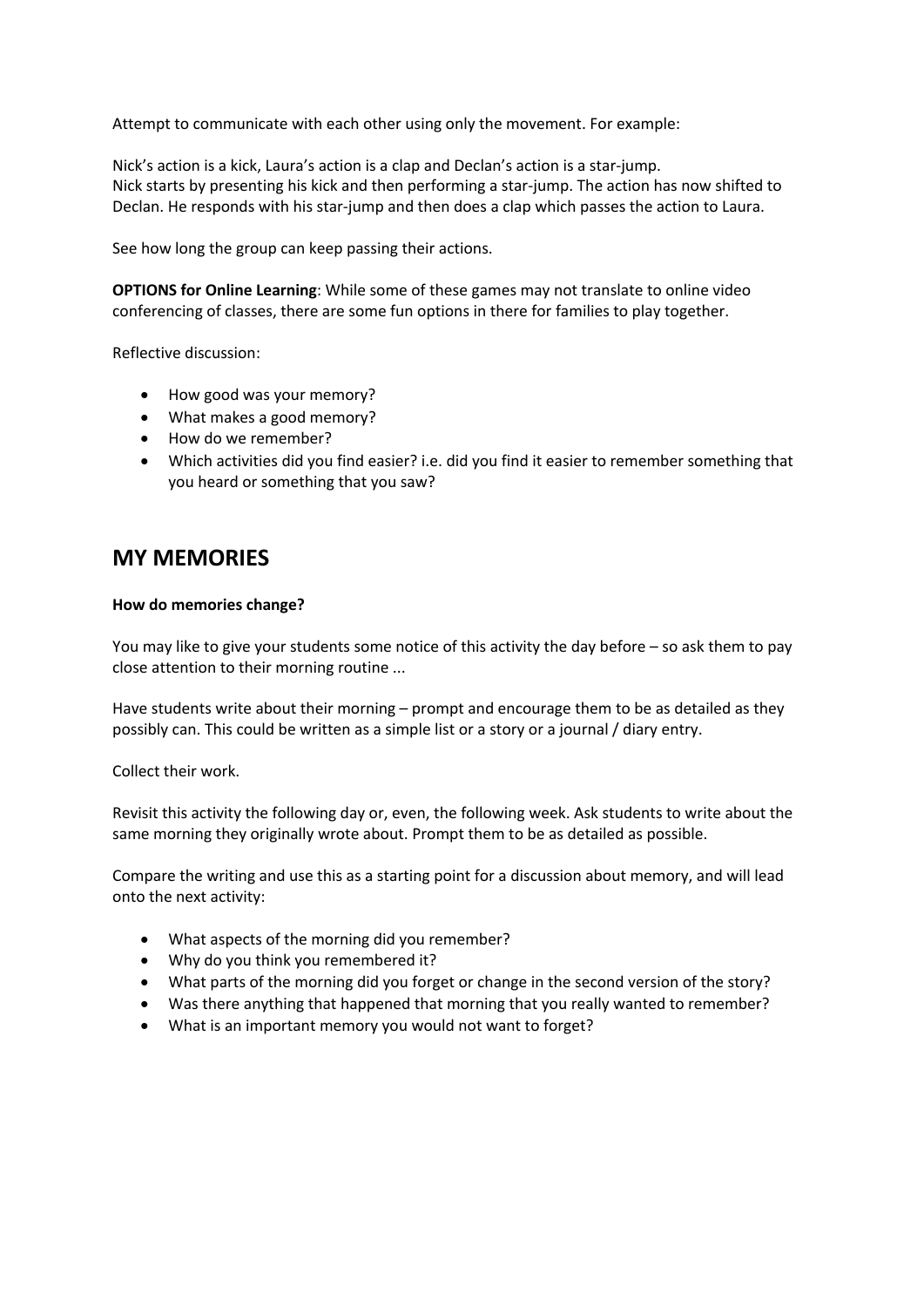# Capture a Memory: The Memory Jar

A writing and art-making activity in which students are asked to "capture" one, very special memory.

Materials:

- Brightly coloured squares of cardboard / paper
- A jar for each student with a lid
- Sticky labels
- Decorative bits and pieces

Ask students to think of one very important, very special memory they would never want to forget. Students can bring in items from home to help them remember this moment – photographs, souvenirs, maybe even a piece of music.

Students have the opportunity to share their memory with the class. They should use the items they have brought from home to help them talk about this moment they want to capture.

You can make this a very informal sharing of memories, a show and tell or a more structured talk to the group. Once the students have shared these moments give them some writing prompts to respond to. Each response should be written on a different, brightly coloured card:

- What is the memory? What happened?
- When did this happen?
- Where did this happen?
- How did it make you feel? How old were you?
- Why is it so important to you?

Create the "memory jar" to capture and keep this important memory safe. Take photos of items that students cannot and or do not want to keep in the jar. Fold up the written responses and add them to the jar.

Create the labels and attach to the jar (along with any other decoration you see fit).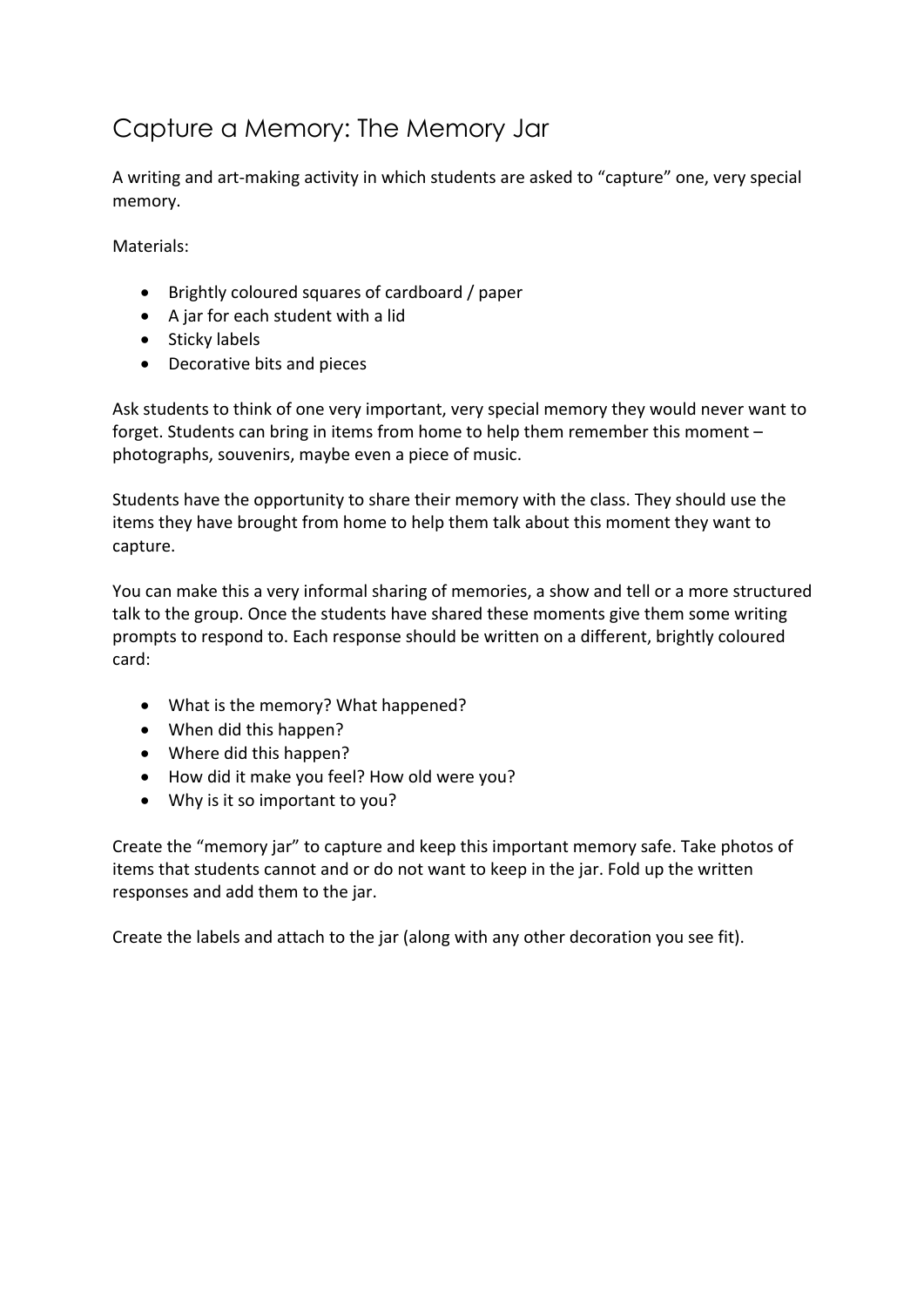# **REMEMBRANCE**

## How do others remember?

Ask your students to explore and investigate how people from different cultures, religions or times remember their loved ones. You may wish to focus on one particular area with your students (e.g. Ancient Egypt) or allow them choose an area of personal interest:

- The past: Exploring ancient times
- Cultures
- Religions
- Festivals

Send the students on a 'scavenger hunt' to discover information from a variety of sources. For example:

- Books
- The internet
- Documentaries
- Images
- Magazines

Depending on the level of your group their research could be presented as:

- A speech
- A PowerPoint presentation
- A brainstorm
- A written assignment
- A poster presentation

Reflect with the students about the similarities and differences in the different beliefs and cultures.